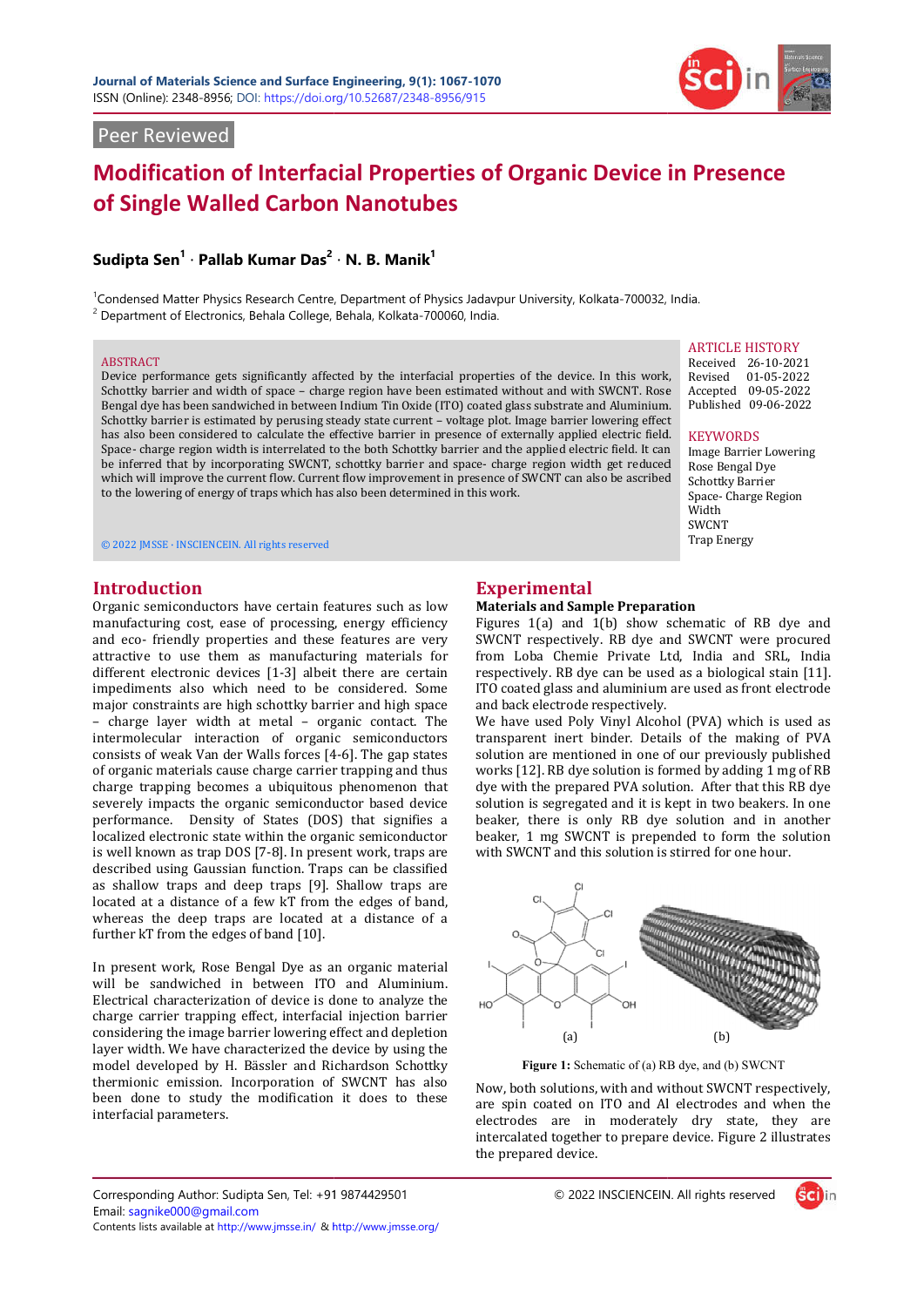

**Figure 2:** Diagrammatical representation of RB dye based organic device

#### **Measurements**

Current-voltage (I-V) plots of prepared device have been estimated using Keithley 2400 source measure unit. Details of measurement technique are akin to measurement section of one of our previously published works [13].

#### **Results and Discussion**

Charge flow can be described by using Richardson Schottky model, as depicted in the following equations (1- 4)

$$
I = AA^*T^2 \exp\left(-\frac{q\phi_b}{kT}\right) \left(\exp\left(\frac{qV}{nkT}\right) - 1\right) \tag{1}
$$

The above equation (1) can also be rewritten as

$$
I = I_0(\exp\left(\frac{qV}{nkT}\right) - 1)
$$
 (2)

Where  $I_0$  is given in following equation (3)

$$
I_0 = AA^*T^2 \exp\left(-\frac{q\phi_b}{kT}\right) \tag{3}
$$

The height of schottky barrier can be determined from the above equation (3)

$$
\Phi_{\mathbf{b}} = \frac{\mathbf{k} \mathbf{T}}{\mathbf{q}} \ln \left( \frac{\mathbf{A} \mathbf{A}^* \mathbf{T}^2}{\mathbf{I}_0} \right) \tag{4}
$$

All notations mentioned above have their usual meaning [14-18].

Figure 3 illustrates dark I-V plots in presence and absence of SWCNT. It can be said from Fig. 3, that by incorporating SWCNT, the current flow increases significantly.



Threshold voltage  $V_{th}$  can be estimated from the following equation (5)

$$
V_{\rm th}{}^{\rm m} = H_{\rm n}{}^{\rm m} . B \tag{5}
$$

Where, m= $\frac{T_C}{T}$ , which defines trap distribution and also

A=(qL<sup>2</sup>/\varepsilon)<sup>m</sup> and B =A. 
$$
\frac{(m+1)^{(2m+1)}}{m^m (2m+1)^{(m+1)}}
$$

The trap energy  $E_t$  can also be estimated from the following equation (6)

$$
E_t = m kT \tag{6}
$$

It can be deduced that the trap energy lessens from 0.087 eV to 0.054 eV in presence of SWCNT.

Figure 4 shows semi logarithmic I-V plots without and with SWCNT respectively. Using equation (4), schottky barrier is estimated as 0.92 eV without SWCNT and it lessens to 0.83 eV with SWCNT.



**Figure 4:** Semilogarithmic I- V plot with and without SWCNT

In this present paper, barrier lowering due to image charges is also considered. Current injection is limited by barrier potential U(x) which can be enunciated as addition of external electric field and the Coulomb field [19], which is written in the following expression (7)

$$
U(x) = \phi_b - \frac{e^2}{16\pi\varepsilon_0 \varepsilon x} - eFx
$$
 (7)

x = distance of potential distribution from the metal – organic interface with all other notations have their usual meaning.

The value of dielectric constant is considered to be 3.5 and the distribution of potential is at 3 nm from the interface. Electric field is varied from  $10^6$  V/cm to  $2x10^6$  V/cm and the dependence of effective schottky barrier on the applied electric field of RB dye based device with and without SWCNT has been depicted in Fig. 5. Figure 5 shows that the effective barrier height almost linearly decreases with increasing applied field in organic device.

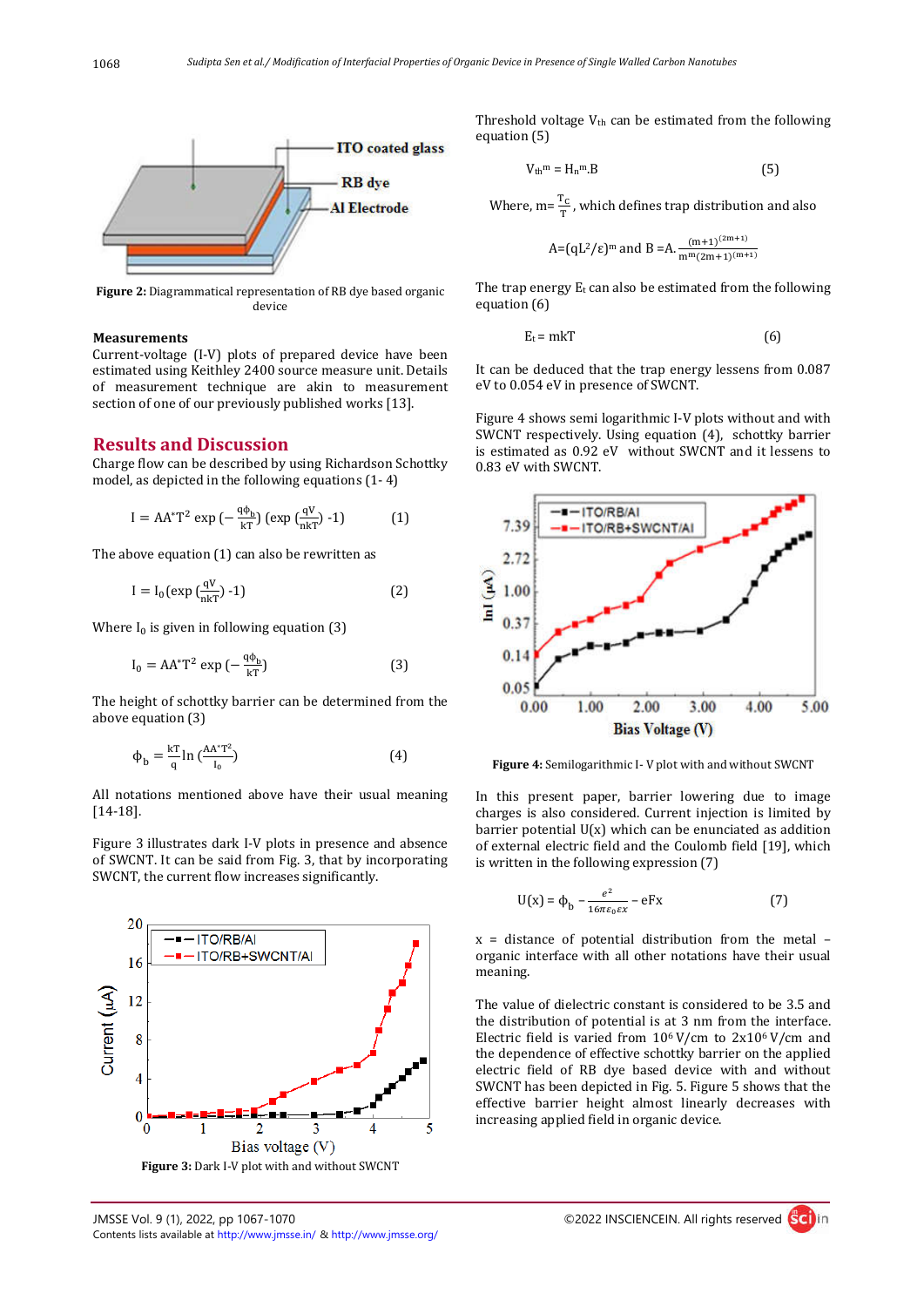

**Figure 5:** Dependence of Effective Schottky Barrier on the Applied Field

The dependence of effective barrier height on the distance from interfacial contact of RB dye based device with and without SWCNT has also been illustrated in Fig. 6. Figure 6 illustrates that as distance from metal – organic dye interface increases, the effective barrier height decreases.



**Figure 6:** Dependence of Effective Barrier Height on the Distance from Interfacial Contact of RB dye based device with and without SWCNT

The space - charge layer width can be estimated from following equation (8)

$$
W_{\rm d} = \sqrt{\frac{2\varepsilon_0 \varepsilon_{\rm s} V_{\rm d}}{qN_{\rm D}}} \tag{8}
$$

 $W<sub>d</sub>$  = space - charge layer width, ε<sub>0</sub> = vacuum permittivity,  $\varepsilon_{s}$ = semiconductor permittivity, V<sub>d</sub>= diffusion potential, q= charge of an electron,  $N_D$ = donor atom concentration. The depletion layer width can also be related to the barrier

height by using the following equation (9)

$$
W_d = \frac{\Phi_b}{F}
$$
 (9)

Figure 7 shows the interdependence of space - charge layer width with the applied electric field. It can be easily inferred that with increasing applied electric field, the interfacial depletion layer width has been lowered.



Field

In Fig. 8, the relationship between the effective schottky barrier and space - charge layer width has been depicted. It has been observed that space - charge layer width is directly proportional to the effective schottky barrier which means space - charge layer width escalates with rising value of effective schottky barrier.



**Figure 8:** Dependence of Depletion Layer Width on the Effective Schottky Barrier

The value of trap energy, schottky barrier and space charge layer width with and without SWCNT has been expressed in the Table 1. The space - charge layer width and image barrier lowering effect have been calculated considering the value of electric field is 106 V/cm.

**Table 1**: Estimation of trap energy, schottky barrier, image barrier lowering effect on schottky barrier and space - charge layer width

| Dye       | Trap<br>Energy<br>(eV) | Schottky<br>Barrier<br>from I-V<br>Plot<br>(eV) | Schottky<br>Barrier<br>Considering<br>Image<br>Charges<br>(eV) | Space-Charge<br>Layer Width<br>$(W_d)$ (cm)<br>$(F = 10^6 V/cm)$ |
|-----------|------------------------|-------------------------------------------------|----------------------------------------------------------------|------------------------------------------------------------------|
| <b>RB</b> | 0.087                  | 0.920                                           | 0.754                                                          | $9.10 \times 10^{-6}$                                            |
| RB+SWCNT  | 0.054                  | 0.830                                           | 0.643                                                          | $7.27 \times 10^{-6}$                                            |